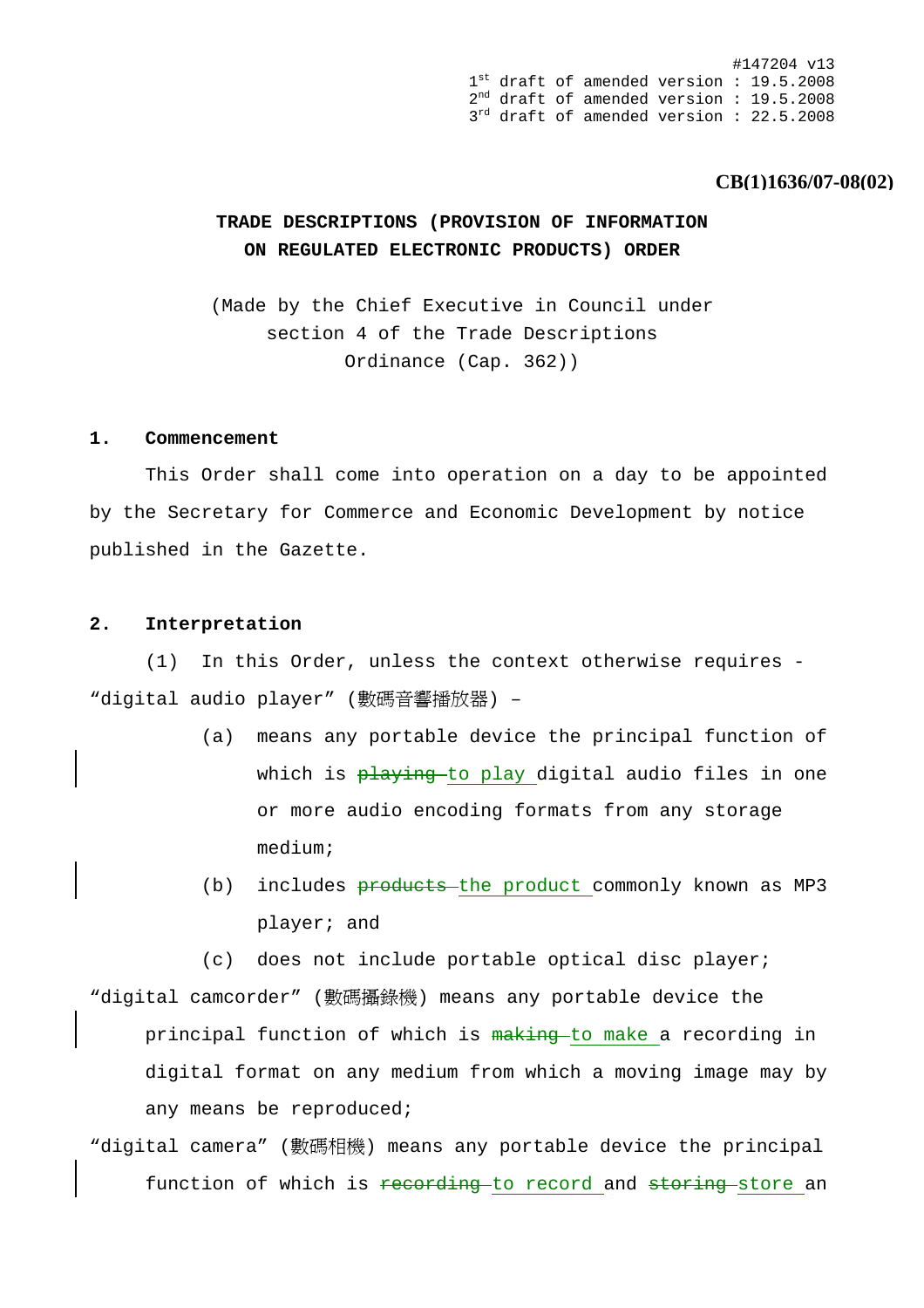image in digital format on any medium from which a still image may by any means be reproduced;

- "mobile phone" (手提電話) means any portable device the principal function of which is for mobile communication through a cellular radio network with –
	- (a) standard voice function of a telephone; and
	- (b) interconnection to the public switched telephone network (PSTN);

"portable multimedia player" (便攜式多媒體播放器) -

- (a) means any portable device the principal function of which is playing to play digital multimedia files in one or more media recording formats from any storage medium;
- (b) includes **products** the product commonly known as MP4 player; and

(c) does not include portable optical disc player; "regulated electronic product" (受規管電子產品) means –

- (a) digital audio player;
- (b) digital camcorder;
- (c) digital camera;
- (d) mobile phone; or
- (e) portable multimedia player.

 (2) In determining the principal function of a product for the purposes of this section, regard shall be had to –

- (a) the description applied to the product on its package;
- (b) the description applied to the product in any document relating to the supply of the product; and
- (c) the description applied to the product in any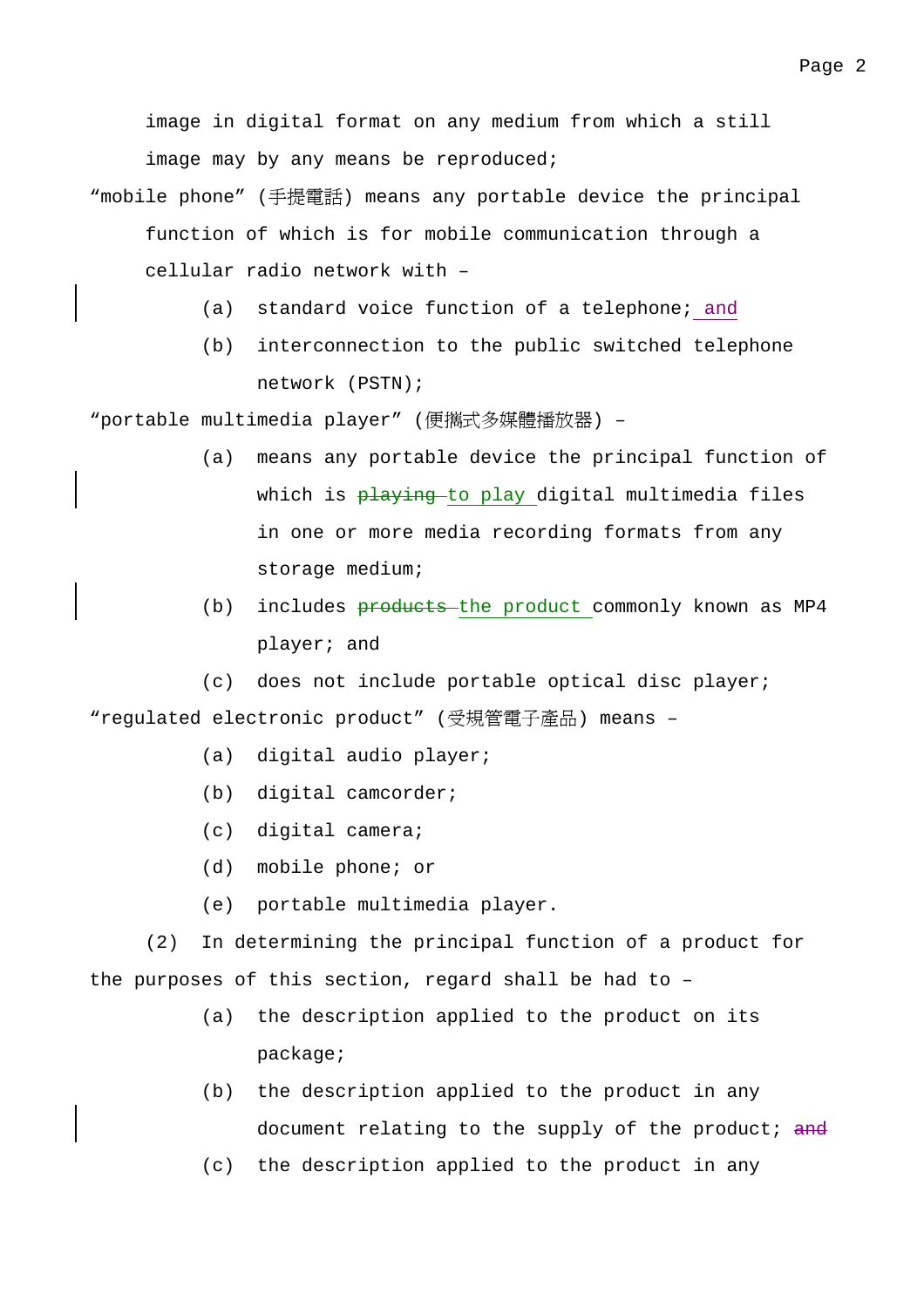promotional material and advertisement concerning the product; and

(d) any other relevant information.

## **3. Supply to be accompanied by written particulars**

 (1) Any person who supplies any regulated electronic product in the course of trade or business at retail level shall, at the time of supply, issue an invoice or receipt to the person to whom the product is supplied.

 (1A) Subsection (1) applies only to trade or business carried on premises being a tenement included in the valuation list in force under section 14 of the Rating Ordinance (Cap. 116).

 (2) An invoice or receipt issued under subsection (1) shall contain –

- (a) the full name and address of the supplier;
- (b) the price at which the product is supplied;
- (c) the date of supply;
- (d) the brand name of the product;
- (e) the model number of the product (if any);
- (f) the following information as regards facilities service for the inspection, repair or maintenanceservice of the product –
	- (i) such service<del>facilities are</del> is available free of charge or such servicefacilities are is not so available, as may be applicable; and
	- (ii) where such servicefacilities are is available -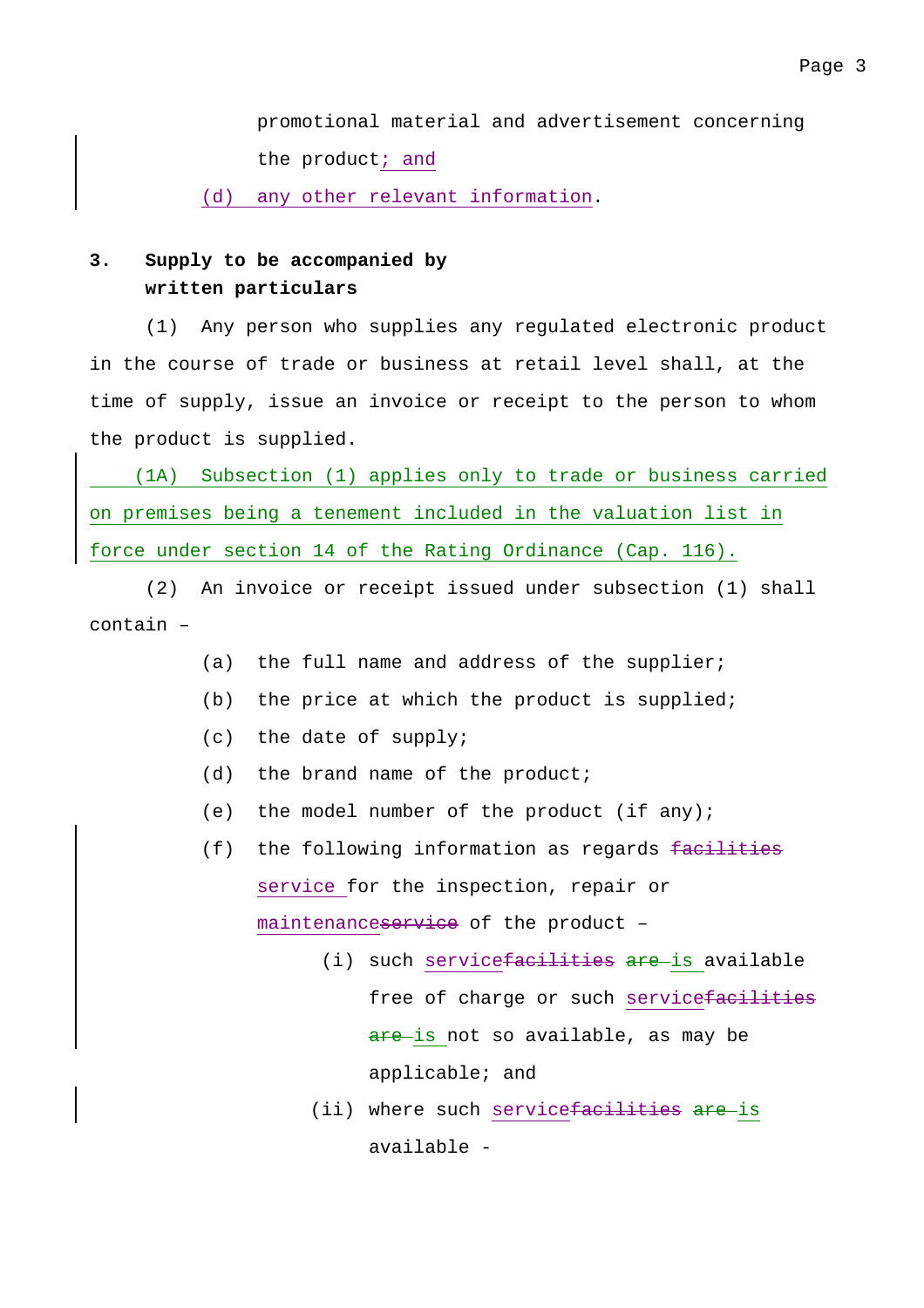- (A) subject to subsection (3), the place at which such servicefacilities are is available;
- (B) the identity of the provider of such service facilities; and
- (C) the period for which such servicefacilities are is available;
- (g) the place of manufacture of the product or, where the place of manufacture is unknown to the supplier, a statement that the place of manufacture is unknown; and
- (h) the information prescribed in relation to the product in column 2 of the Schedule.

(3) For the purposes of subsection  $(2)(f)(ii)(A)$ , where facilities a service for the inspection, repair or service maintenance of a product are available in more than one place, an invoice or receipt issued under subsection (2) shall at least –

- (a) where the supplier has made a representation to the purchaser that such facilities service are is available in any particular one of those places, show-contain information on that place;
- (b) where the supplier has not made any representation to the purchaser that such facilities service are is available in a particular place, show contain information on the place –
	- (i) in which it is, having regard to all information available to the supplier, most likely that the purchaser will avail himself of such facilitiesservice; and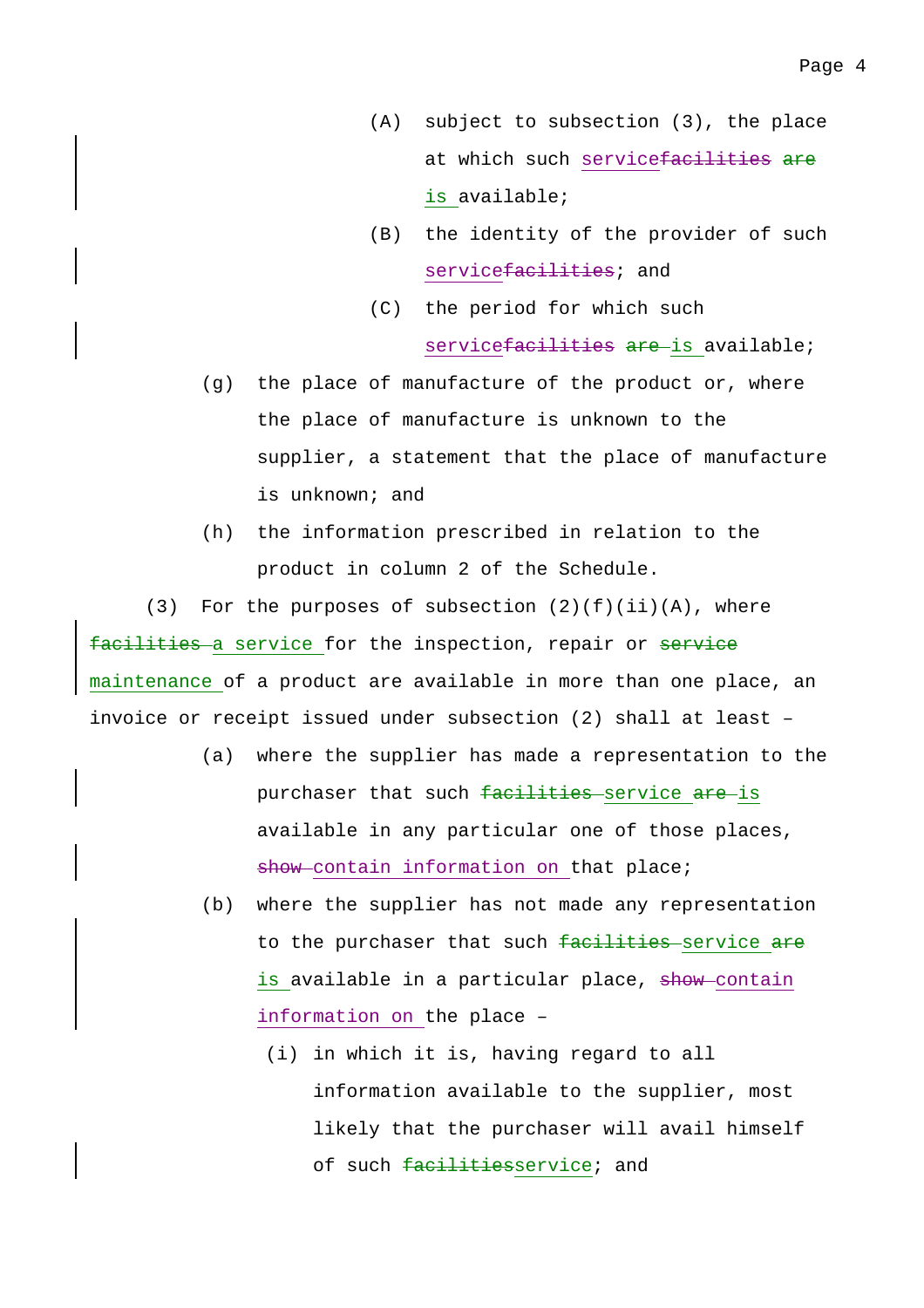(ii) in which such facilities service are is available.

## **4. Supplier shall retain invoice or receipt for 3 years**

 (1) A supplier shall retain a copy of an invoice or receipt issued by him under section 3 for a period of not less than 3 years after the date of issue.

 (2) Any person who contravenes subsection (1) commits an offence and is liable on conviction to a fine at level 2 and imprisonment for 1 month.

### **5. Position of auctioneer**

 (1) For the purposes of this order, where a regulated electronic product is sold by auction –

- (a) the auctioneer shall be regarded as the supplier of the product; and
- (b) it shall, in the absence of evidence to the contrary, be presumed to be supplied in the course of trade or business at retail level.

 (2) For the purposes of this order, where a regulated electronic product is offered for sale by auction, it shall –

- (a) be regarded as being offered for supply by the auctioneer; and
- (b) in the absence of evidence to the contrary, be presumed to be offered for supply in the course of trade or business at retail level.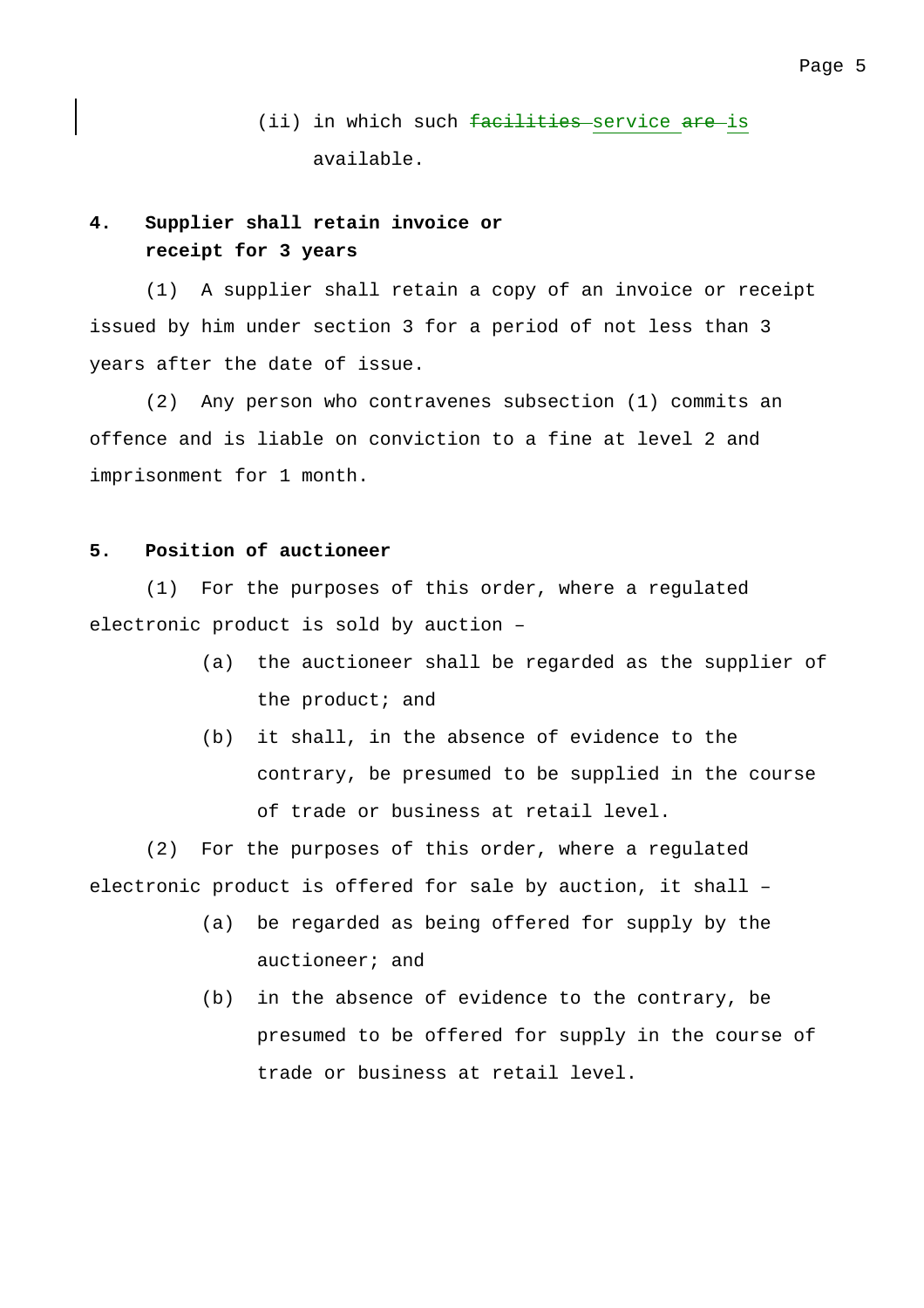# SCHEDULE [s. 3]

### PRESCRIBED INFORMATION

| Regulated<br>electronic product |     | Information prescribed for the purposes<br>of section 3(2)(h) of this Order |
|---------------------------------|-----|-----------------------------------------------------------------------------|
| Digital audio                   | (a) | memory capacity                                                             |
| player                          | (b) | availability of radio function                                              |
|                                 | (c) | availability of voice recording                                             |
|                                 |     | function                                                                    |
|                                 | (d) | availability of line-in recording                                           |
|                                 |     | function                                                                    |
|                                 |     |                                                                             |
| Digital                         | (a) | optical zoom range of the lens                                              |
| camcorder                       | (b) | the type and capacity of storage media                                      |
|                                 | (c) | resolution for still picture in terms                                       |
|                                 |     | of pixels                                                                   |
|                                 | (d) | the type and storage capacity of                                            |
|                                 |     | support memory card (if provided)                                           |
|                                 |     |                                                                             |
| Digital camera                  | (a) | resolution of the camera in terms of                                        |
|                                 |     | pixels                                                                      |
|                                 | (b) | the type and storage capacity of                                            |
|                                 |     | support memory card (if provided)                                           |
|                                 | (c) | (where the camera is fitted with                                            |
|                                 |     | built-in lens or the lens is sold                                           |
|                                 |     | together with the camera as a single                                        |
|                                 |     | item) optical zoom range of the lens                                        |
|                                 | (d) | (where the camera is fitted with                                            |
|                                 |     | built-in lens or the lens is sold                                           |